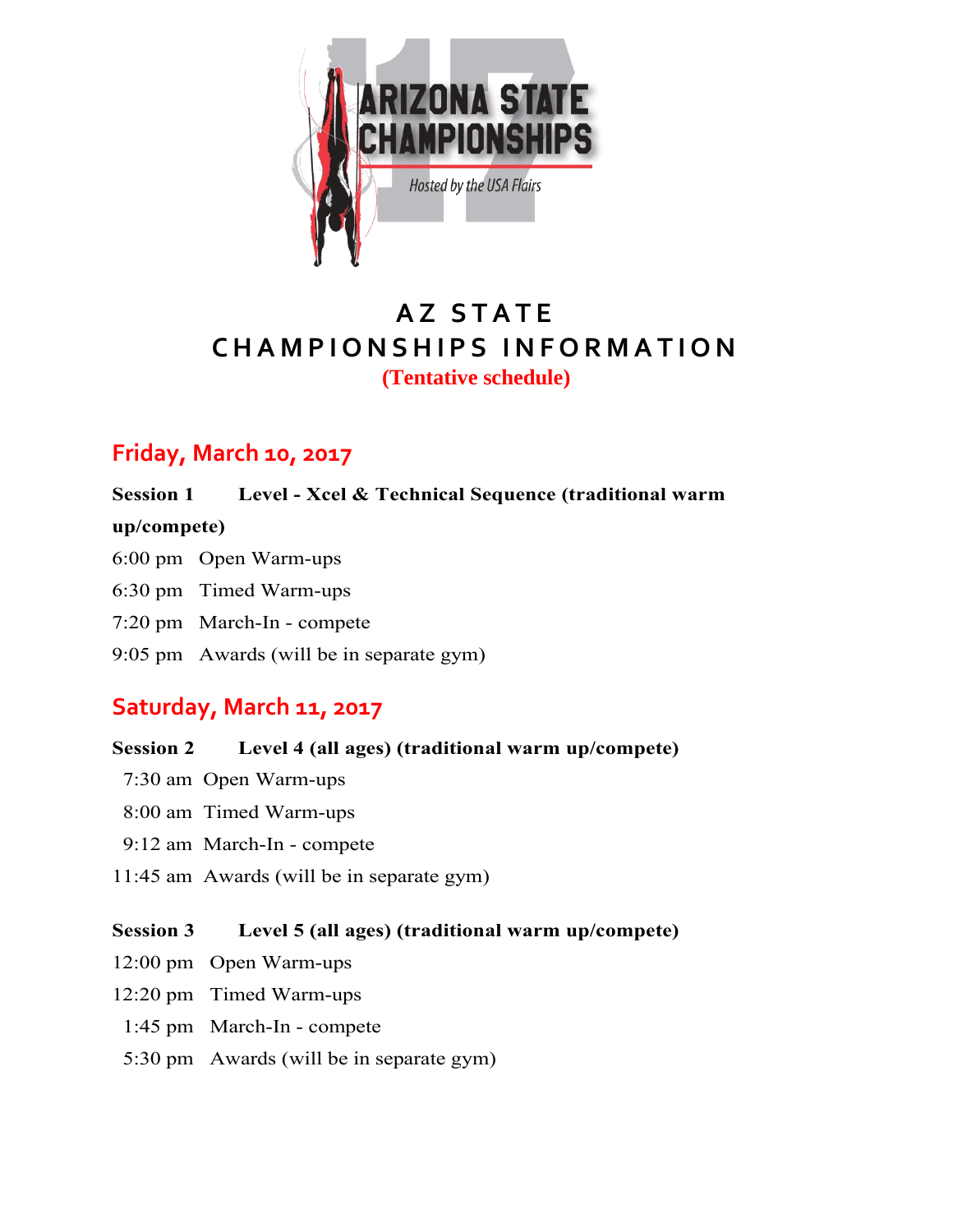### **Session 4 Level 6 (All ages) (traditional warm up/compete)**

- 6:00 pm Open Warm-ups
- 6:20 pm Timed Warm-ups
- 7:35 pm March-In compete
- 9:45 pm Awards (will be in separate gym)

## **Sunday, March 12, 2017**

#### **Session 5 Levels 7, 8 & 9 (All ages) (modified capital cup)**

- 9:00 am Open Warm-ups
- 9:20 am March-In
- 9:30 am Warm-up/Compete
- 12:35 pm Awards (will be in separate gym)

#### **Session 6 Levels 10 & Junior Development (All ages) (modified capital cup)**

- 1:00 pm Open Warm-ups
- 1:20 pm March-In
- 1:30 pm Warm-up/Compete
- 4:15 pm Awards & Senior presentation (will be in separate gym)

| <b>Location:</b> Mesquite High School |  |
|---------------------------------------|--|
| 500 S. McQueen Rd.                    |  |
| Gilbert, AZ 85233                     |  |

### **Admission:**

#### **One Session:**

| 13 yrs. & Up:         | \$15.00 |
|-----------------------|---------|
| $5 - 12$ yrs/Seniors: | \$5.00  |
| Family:               | \$35.00 |

#### **Multi Sessions:**

| 13 yrs. & Up:         | \$25.00 |
|-----------------------|---------|
| $5 - 12$ yrs/Seniors: | \$10.00 |
| Family:               | \$65.00 |

**\*\***Children 4 and under: Free **\*\***Family pass = 2 Adults & up to 4 Children **\*\*CASH ONLY PLEASE**